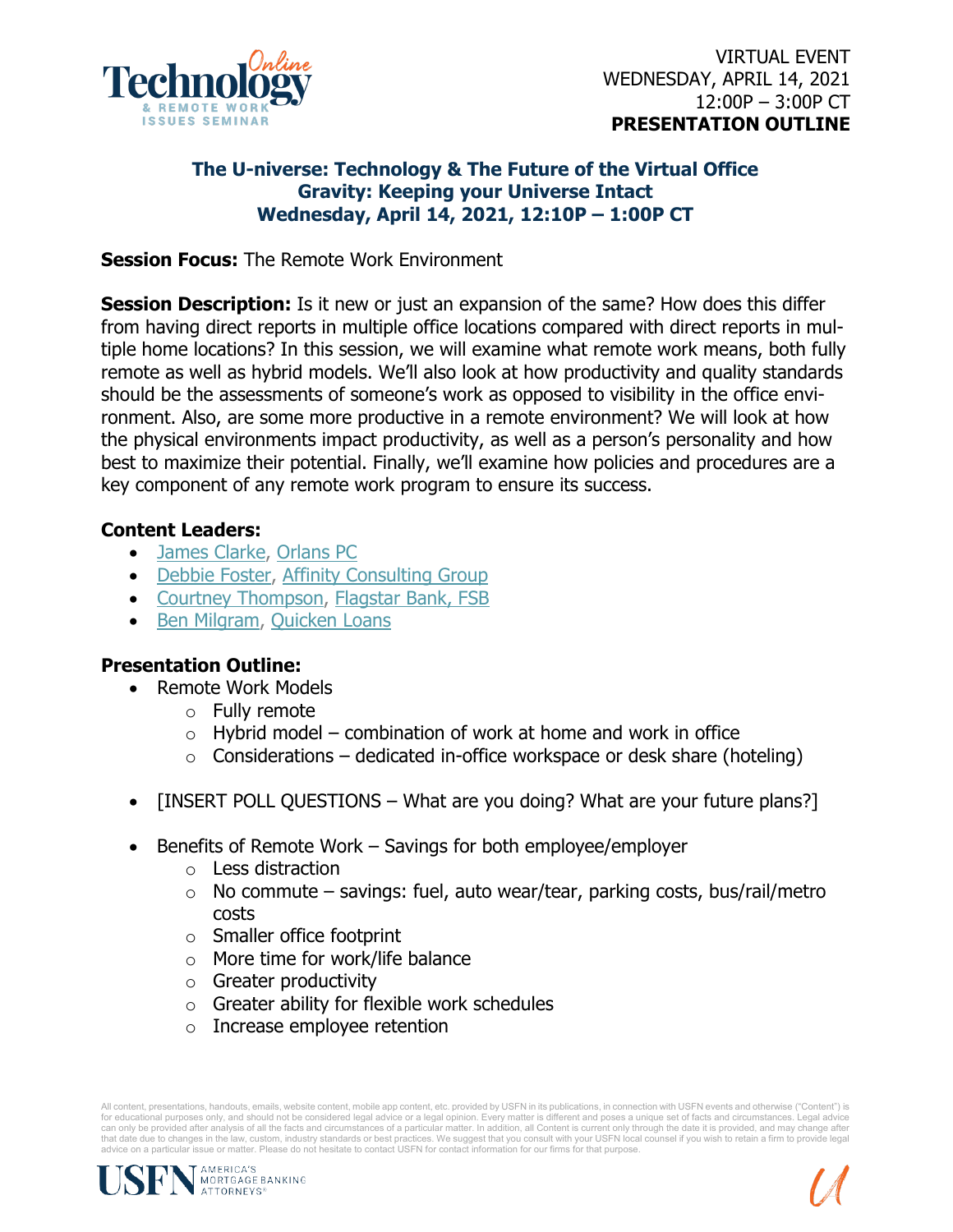

VIRTUAL EVENT WEDNESDAY, APRIL 14, 2021 12:00P – 3:00P CT **PRESENTATION OUTLINE**

- Needs for a Successful Remote Work Program
	- $\circ$  Correct IT infrastructure information security and controls
		- VPN
		- **Bandwidth**
		- Software security application
		- Cloud hosting
	- o Hardware needs
		- Remote printing
		- **Video capability**
		- Laptop/Tablet
		- **Second monitor**
		- **Mobile device**
	- o Satisfactory work environment at home
		- **Ergonomically correct workstation**
		- Lack of interference from home distractions (i.e., ability to isolate)
		- Childcare
		- **Maintaining confidentiality**
	- o Policies & Procedures
		- **Remote Worker Policy**
		- Work site inspection/audit
		- Clean desk
		- **PII**
		- Work related accidents/injuries
		- **Cameras/Screen captures**
		- **Working in public**
		- Document storage & handling
		- **Time management overtime**
	- o Management of Remote Workers
		- **•** Productivity Metrics
			- Knowing what to measure
			- Having production expectations
	- o Office supplies/expenses
		- Connectivity phone/internet
		- Printer costs
		- Power consumption
		- **IRS** concerns
	- $\circ$  Personality Profiles Crafting the right remote work environment based on personality type

All content, presentations, handouts, emails, website content, mobile app content, etc. provided by USFN in its publications, in connection with USFN events and otherwise ("Content") is for educational purposes only, and should not be considered legal advice or a legal opinion. Every matter is different and poses a unique set of facts and circumstances. Legal advice can only be provided after analysis of all the facts and circumstances of a particular matter. In addition, all Content is current only through the date it is provided, and may change after<br>that date due to changes in the